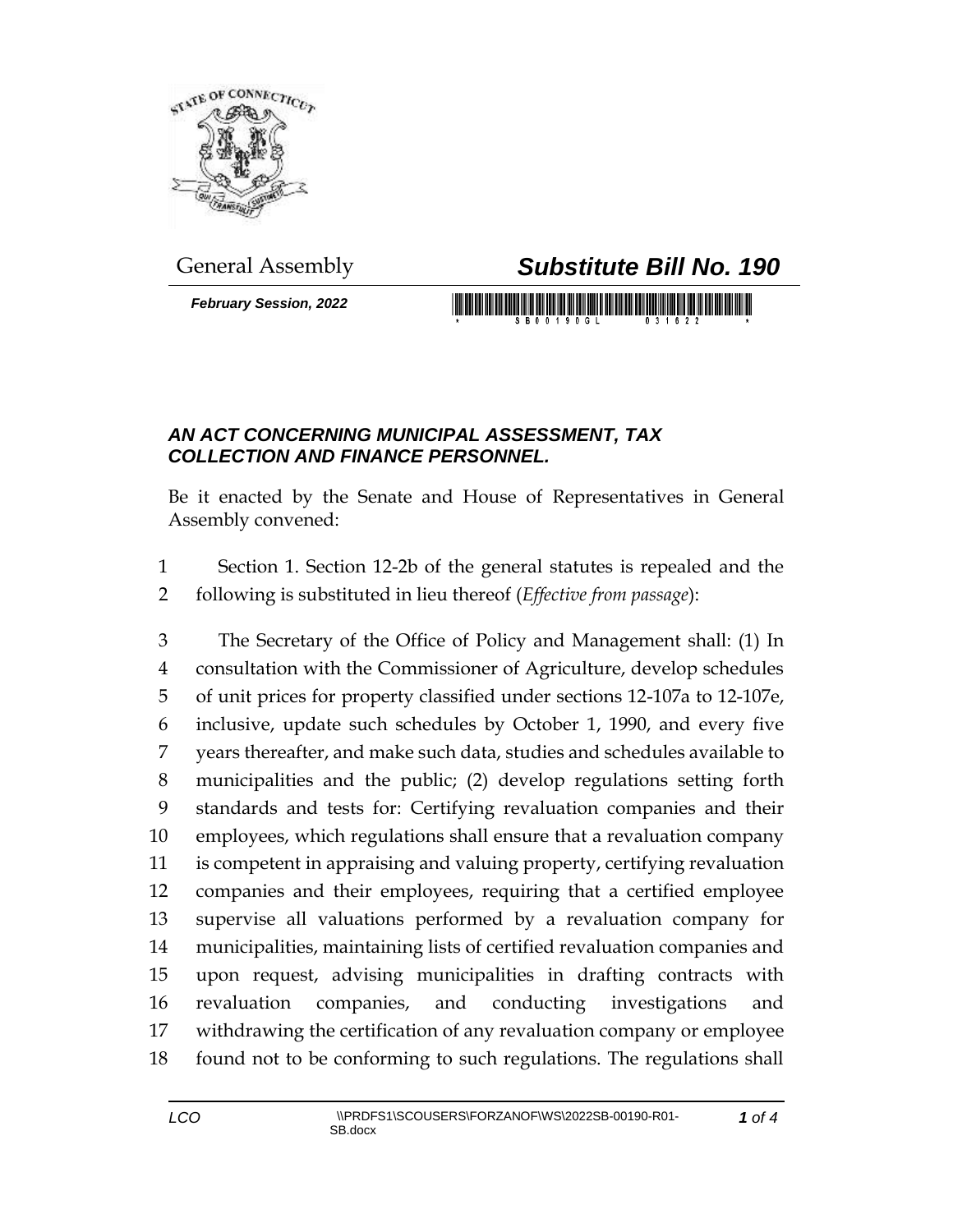provide for the imposition of a fee payable to a testing service designated by the secretary to administer certification examinations; and (3) by **[**himself**]** the secretary, or by an agent whom **[**he**]** the secretary may appoint, inquire if all property taxes which are due and collectible by each town or city not consolidated with a town, are in fact 24 collected and paid to the treasurer thereof in the manner prescribed by law, and if accounts and records of the tax collectors and treasurers of such entities are adequate and properly kept. The secretary may hold meetings, conferences or schools for assessors, tax collectors or municipal finance officers and make recommendations concerning assessor, tax collector or municipal finance officer training, including, but not limited to, online or in-person training programs to be offered by public institutions of higher education for the purpose of supporting a career pathway for assessors, tax collectors and municipal finance officers.

 Sec. 2. Subsection (a) of section 12-40a of the general statutes is repealed and the following is substituted in lieu thereof (*Effective from passage*):

 (a) There shall be a committee for the purpose of establishing a program and procedures for the training, examination and certification of assessment personnel, appointed by the Secretary of the Office of Policy and Management and consisting of seven members, six of whom shall serve without pay and shall be appointed initially as follows: Two members for two-year terms; two members for four-year terms; and two members for six-year terms. No less than one member shall be from a municipality with a population over fifty thousand, and no less than one member shall be from a municipality with a population under five thousand. The seventh member shall be an employee of the Office of Policy and Management, who shall have demonstrated competence in Connecticut assessment practices. The Secretary of the Office of Policy and Management shall thereafter appoint two members every two years for six-year terms. Each member of the committee, other than the representative from the Office of Policy and Management, shall, on and

*of 4*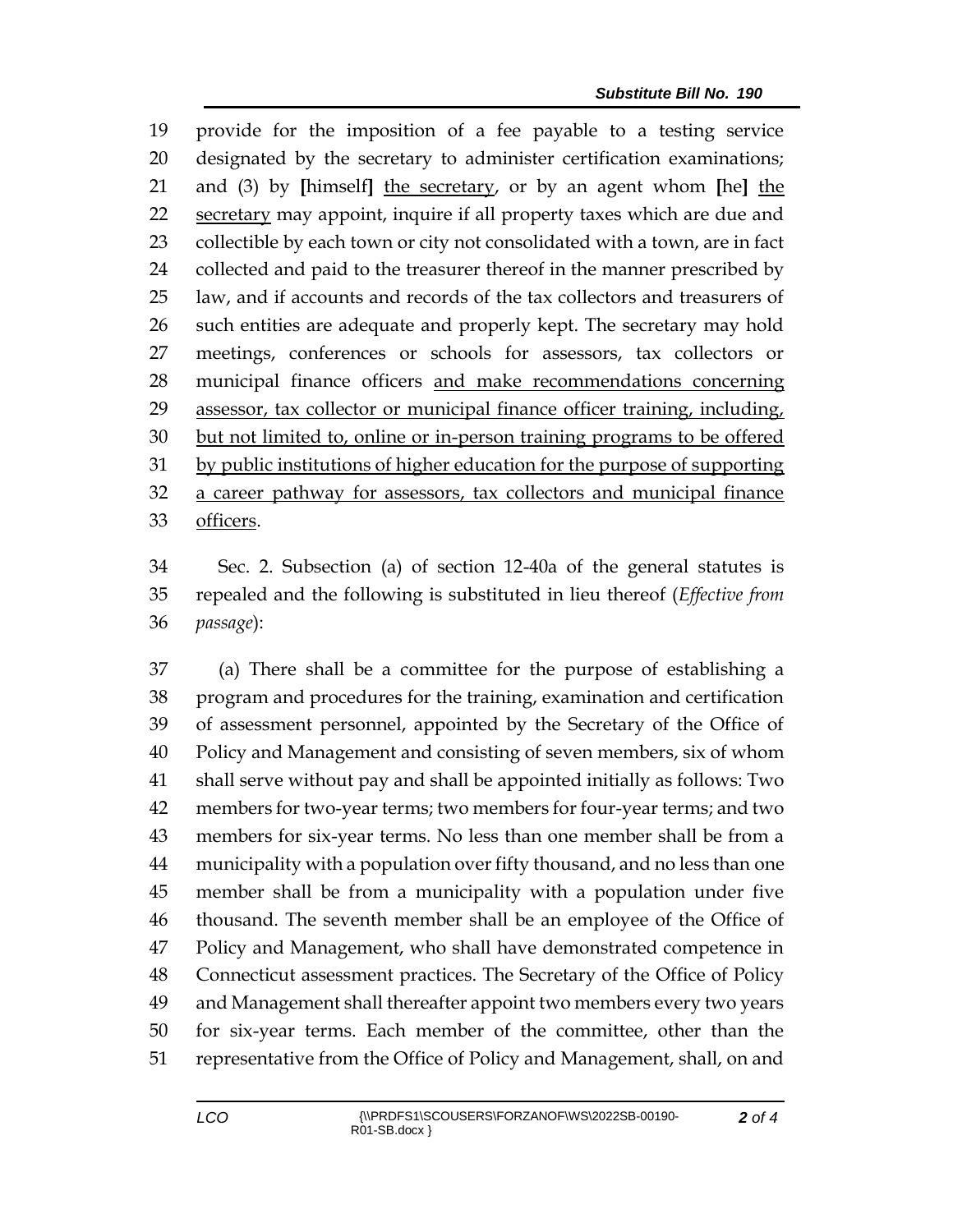after July 1, 1984, be a person certified pursuant to subsection (b) of this section and shall have demonstrated competence in Connecticut assessment practices. Each member of the committee, other than the representative from the Office of Policy and Management, appointed on or after July 1, 1984, shall be employed by a municipality in the state in a position relating to the assessment of property for the purposes of the property tax. Any member of the committee who ceases to be an employee of the Office of Policy and Management, or to be certified pursuant to subsection (b) of this section, as the case may be, shall cease to be a member of the committee and the secretary shall appoint a 62 replacement to fill the remainder of the term. Said committee shall  $(1)$  elect its own chairman, **[**and**]** (2) adopt regulations, in accordance with the provisions of chapter 54, for the training, fees and examination of 65 assessment personnel, including, but not limited to, standards for the certification and recertification of assessors, and (3) on or after the 67 effective date of this section, amend such regulations to ensure that such training and examination is readily available online or at various locations throughout this state. Such regulations may include requirements for any type of training or experience, or combination thereof, the committee deems appropriate.

 Sec. 3. Subsection (a) of section 12-130a of the general statutes is repealed and the following is substituted in lieu thereof (*Effective from passage*):

 (a) There shall be established a committee for the purpose of developing and maintaining a program and procedures for the training, examination and certification of tax collection personnel, appointed by the Secretary of the Office of Policy and Management and consisting of seven members, six of whom shall be voting members who shall serve without pay and shall be appointed initially as follows: Two members for two-year terms; two members for four-year terms; and two members for six-year terms. At least one member shall be from a municipality with a population of more than fifty thousand, and at least one member shall be from a municipality with a population under ten thousand. The